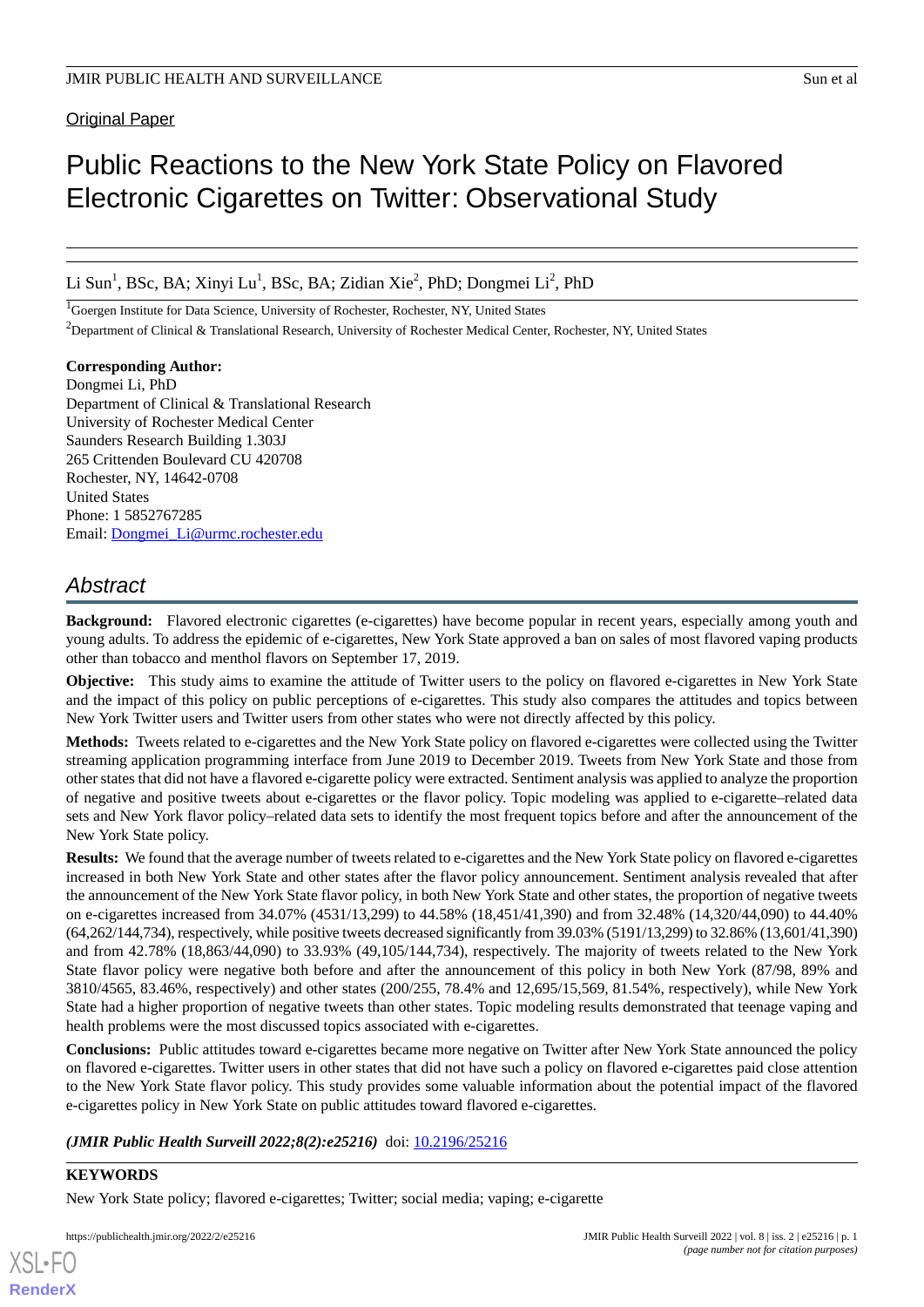## *Introduction*

Tobacco smoking is a well-known risk factor for many diseases such as heart disease, cancer, and pulmonary disease [\[1](#page-8-0)]. Since flavored tobacco products attract people by hiding the natural harshness and taste of tobacco, the US Food and Drug Administration banned the sale of candy- and fruit-flavored cigarettes in 2009 [\[1](#page-8-0),[2](#page-8-1)]. Cigarette smoking among youth has declined in recent years, but the usage of electronic cigarettes (e-cigarettes) especially among youth has increased dramatically in recent several years [\[3](#page-8-2)]. Since 2014, e-cigarettes have become the most commonly used tobacco product among the youth [[4\]](#page-8-3). The Centers for Disease Control and Prevention has reported that between 2011 and 2015, the usage of e-cigarettes has increased by more than 800% among middle school and high school students [[5\]](#page-8-4). The 2019 National Youth Tobacco Survey data has shown that 27.5% of high school students and 10.5% of middle school students are currently using e-cigarettes [[4\]](#page-8-3).

Similar to flavored cigarette, flavored e-cigarette attracts people by its affordability, accessibility, convenience, and more importantly, a variety of flavors [[6\]](#page-8-5). A study based on Population Assessment of Tobacco and Health Study (PATH) Wave 3 data showed that the most popular e-cigarette flavors are fruit and candy [[7\]](#page-8-6). However, recent studies showed that flavored e-cigarettes could be harmful to lung tissues by imposing oxidative stress and inflammatory responses [[8](#page-8-7)]. It is well known that e-cigarettes release volatile carbonyls, furans, nickels, lead, and chromium, which may be poisonous to the lungs [[9\]](#page-9-0). In addition, e-cigarettes could harm endothelial cells that line the interior of human blood vessels and may increase the risk of heart disease [\[10](#page-9-1)]. The number of reported cases of e-cigarette or vaping use–associated lung injury (EVALI) increased rapidly in the United States in 2019 [\[11](#page-9-2)]. As of October 8, 2019, there were 1299 cases reported to the Centers for Disease Control and Prevention [[12\]](#page-9-3), and as of January 14, 2020, the number increased to 2668 [\[11](#page-9-2)]. Among patients with EVALI, 76% are younger than 35 years [\[11](#page-9-2)].

Owing to the potential negative health effects of flavored e-cigarettes, starting from June 2019, many states and cities in the United States have announced the ban on flavored e-cigarettes. On June 25, 2019, San Francisco became the first US city to ban the sale and distribution of e-cigarettes in the city [[13\]](#page-9-4). Michigan (starting from September 4, 2019) and New York (starting from September 17, 2019) announced the policy regulating the sales of most flavored vaping products [\[14](#page-9-5),[15\]](#page-9-6). Following New York State, Rhode Island, Los Angeles County, Oregon State, Montana State, Washington State, New Jersey, and Massachusetts passed the ban on the sale of flavored vaping products [[15-](#page-9-6)[22](#page-9-7)].

Many recent e-cigarettes studies have utilized social media data to identify topics related to e-cigarettes. For example, Kavuluru and Sabbir [\[23](#page-9-8)] developed a supervised predictive model to identify e-cigarette proponents on Twitter. Zhou et al [\[24](#page-9-9)] investigated the influence of flavors on the propagation of e-cigarette–related information on Facebook. As one of the most popular social media platforms in the United States, Twitter contains many e-cigarette–related posts (tweets), which provides

us an ideal avenue to investigate the public opinion on the policies regulating flavored e-cigarettes. In addition, messages from social media can influence people's attitudes and behaviors [[25\]](#page-9-10). Pew Research Center found that approximately 20% of social media users might change their opinions after they view related messages on social media [[25\]](#page-9-10). According to Pew Research Center data in 2019, compared to the whole population, Twitter users are younger, which corresponds to the potential users of e-cigarettes [[26\]](#page-9-11). Compared to national surveys such as the PATH studies that have been used to study public opinions on tobacco products, social media studies could provide immediate reactions to policy shifts, larger sample size, much less data collection cost, and less biased responses [\[27](#page-9-12)].

Previous studies have investigated public attitudes toward e-cigarette regulation and policy by using sentiment analysis. The results showed that regulation was considered as a fundamental requirement for public health protection [[28\]](#page-9-13). Instead of supporting a blanket ban on public vaping due to the perceptions of insufficient evidence on the harm of vaping, the study participants supported the right for individuals and organizations to restrict vaping [\[28\]](#page-9-13). The public attitudes toward the health policy and especially e-cigarettes will potentially affect user behavior, which is the primary goal of these health policies. Since flavored e-cigarettes policy was announced in the United States, it was important to understand the public attitudes toward the policy and how the public might react to the policy.

In this study, we aimed to investigate public responses toward the New York State flavor policy on Twitter by applying sentiment analysis and topic modeling to related tweets before and after the announcement of the policy. Furthermore, we compared the sentiments and topics from New York State and other states that did not have a flavored e-cigarette policy to examine the potential impact of the flavor policy in New York State on public attitudes toward e-cigarettes. We hypothesized that the public attitude toward flavored e-cigarettes would become more negative after the announcement of the flavor policy in both New York State and other states.

## *Methods*

## **Data Collection and Preprocessing**

e-Cigarette–related Twitter posts between June 2019 and December 2019 were downloaded from the Twitter streaming application programming interface by using e-cigarette–related keywords. The e-cigarette–related keywords include e-cig, e-cigs, ecig, ecigs, electroniccigarette, ecigarette, ecigarettes, vape, vapers, vaping, vapes, e-liquid, ejuice, eliquid, e-juice, vapercon, vapeon, vapefam, vapenation, and juul [[29](#page-9-14)[-31](#page-9-15)]. To avoid the potential impact of related flavor ban information posted on Twitter right before the announcement of the New York State flavor policy on September 17, 2019, we excluded the tweets posted from September 1 to September 16, 2019. Meanwhile, to avoid the potential overreaction of e-cigarette users to the New York State flavor policy immediately after its announcement and to examine more logical responses to the New York State flavor policy, we excluded tweets posted from September 17 to September 30, 2019 in our study.

```
XS\cdotFC
RenderX
```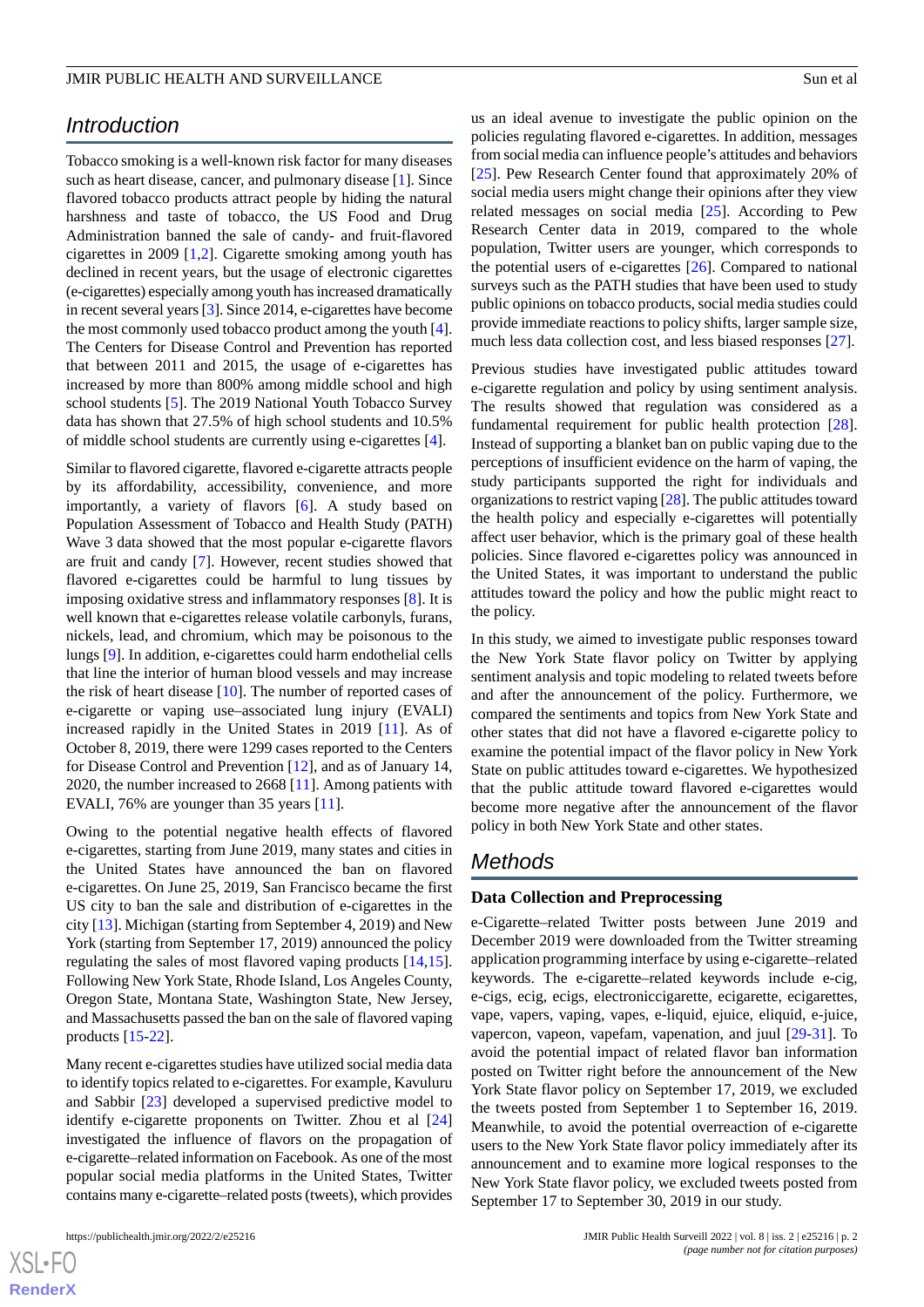To remove the promotion tweets, we filtered out Twitter IDs that contained promotion-related keywords (such as dealer, deal, store, supply, e-cig, store, promo, and promotion) [[31\]](#page-9-15). In addition, we filtered out Twitter posts that contained promotion-related keywords (dealer, deal, customer, promotion, promo, promos, discount, sale, free shipping, sell, \$, %, dollar, offer, percent off, store, save, price, wholesale) [[31\]](#page-9-15). After these 2 filtering steps, 2 data sets with e-cigarette–related tweets were created based on the posted date. One data set included e-cigarette tweets between June 13, 2019 and August 22, 2019, which is considered as before New York State announced the policy on flavored vaping products. The other data set was between October 1, 2019 and December 31, 2019, which is regarded as after New York State announced the policy. The first data set contained 724,345 e-cigarette tweets, and the second one contained 2,130,748 e-cigarette tweets. The number of unique users was identified based on the Twitter user ID. The first data set contained 599,146 unique users, and the second one contained 680,967 unique users.

We further extracted tweets related to the New York State policy on flavored e-cigarettes by filtering with keywords "ban" and "bans." To ensure that these tweets were about the policy in New York State, we eliminated the tweets that mentioned other states with a ban on flavored e-cigarettes but not mentioned New York State. In total, we collected 68,318 New York State flavor policy–related tweets from June 2019 to December 2019, which included 353 before the policy and 20,134 tweets after the announcement of the New York flavor policy.

For both e-cigarette–related and New York flavor policy–related data sets, we applied 2 state-filtering processes on the geotagged tweets or the users who included the location information in the profile metadata to derive a New York State subset and other states subset (without a ban on flavored e-cigarettes) as the control group. First, we filtered the data sets by keywords "ny" and "new york" on the location of the user and the place of the tweets, which is the New York State subset. Second, we used the same procedure to filter the data sets with keywords "usa," "united states," and "us" to extract US tweets, and then, we eliminated the tweets from San Francisco, Michigan, New York State, Rhode Island, Los Angeles County, Oregon State, Montana State, Washington State, New Jersey, and Massachusetts that have policies on flavored e-cigarettes, which is the data set for other states.

#### **Sentiment Analysis**

The Valence Aware Dictionary and sEntiment Reasoner was used as the sentiment analyzer to extract Twitter users'opinions on e-cigarettes and New York State flavor policy [[32\]](#page-10-0). For both e-cigarette–related data sets and New York State flavor policy data set, we calculated the sentiment scores for each tweet.

Tweets with sentiment scores between –1.00 and –0.05 were classified as negative tweets, tweets with scores between –0.05 and  $+0.05$  (not including  $-0.05$  and  $0.05$ ) were classified as neutral tweets, and tweets with scores between +0.05 and +1.00 were classified as positive tweets. To better compare the differences between different states and periods, we normalized the number of negative, neutral, and positive tweets by the total number of tweets in different states in each period. Finally, we conducted 2-sided 2-proportion z-tests to test whether the proportions of negative and positive tweets between New York State and other states were significantly different.

## **Topic Modeling**

The Latent Dirichlet Allocation model was conducted on e-cigarette–related data sets to extract the most frequently discussed topics. Latent Dirichlet Allocation, a type of topic modeling algorithm, is an unsupervised learning model that gives the number of topics, assigns each word in the document to a specific topic, and calculates a weight for each word in every topic [[33\]](#page-10-1). First, after removing all punctuations and converting all texts to lowercase, we tokenized every sentence. Second, we applied the Natural Language ToolKit package to remove stop words (eg, the, a, in). Third, we used the Genism package to convert some frequent bigrams and trigrams to a single term. At last, we lemmatized all texts by implementing spaCy by changing all tenses to present tense and keeping only nouns, adjectives, verbs, and adverbs. To identify the optimal number of topics, we calculated the coherence scores that measure the relative distance between words within a topic. The number of topics was chosen based on the coherence scores. We selected the number of topics based on the maximum coherence score.

## *Results*

## **Tweets Related to e-Cigarettes and the New York Flavor Policy on e-Cigarettes**

We observed that in New York State or other states without any flavor policy, there was a significant increase in the percentage of daily tweets related to the flavor policy after the announcement of the New York flavor policy ([Table 1\)](#page-3-0). For the tweets related to the flavor policy, 0.74% (98/13,299) of all e-cigarette tweets were from New York State and 0.58% (256/44,090) of all e-cigarette tweets were from other states before the New York State flavor policy was announced. After the New York State flavor policy was announced, 10.93% (4565/41,764) of all e-cigarette tweets were related to the flavor policy from New York State and 11.11% (16,083/144,734) of all e-cigarette tweets were related to the flavor policy from other states.

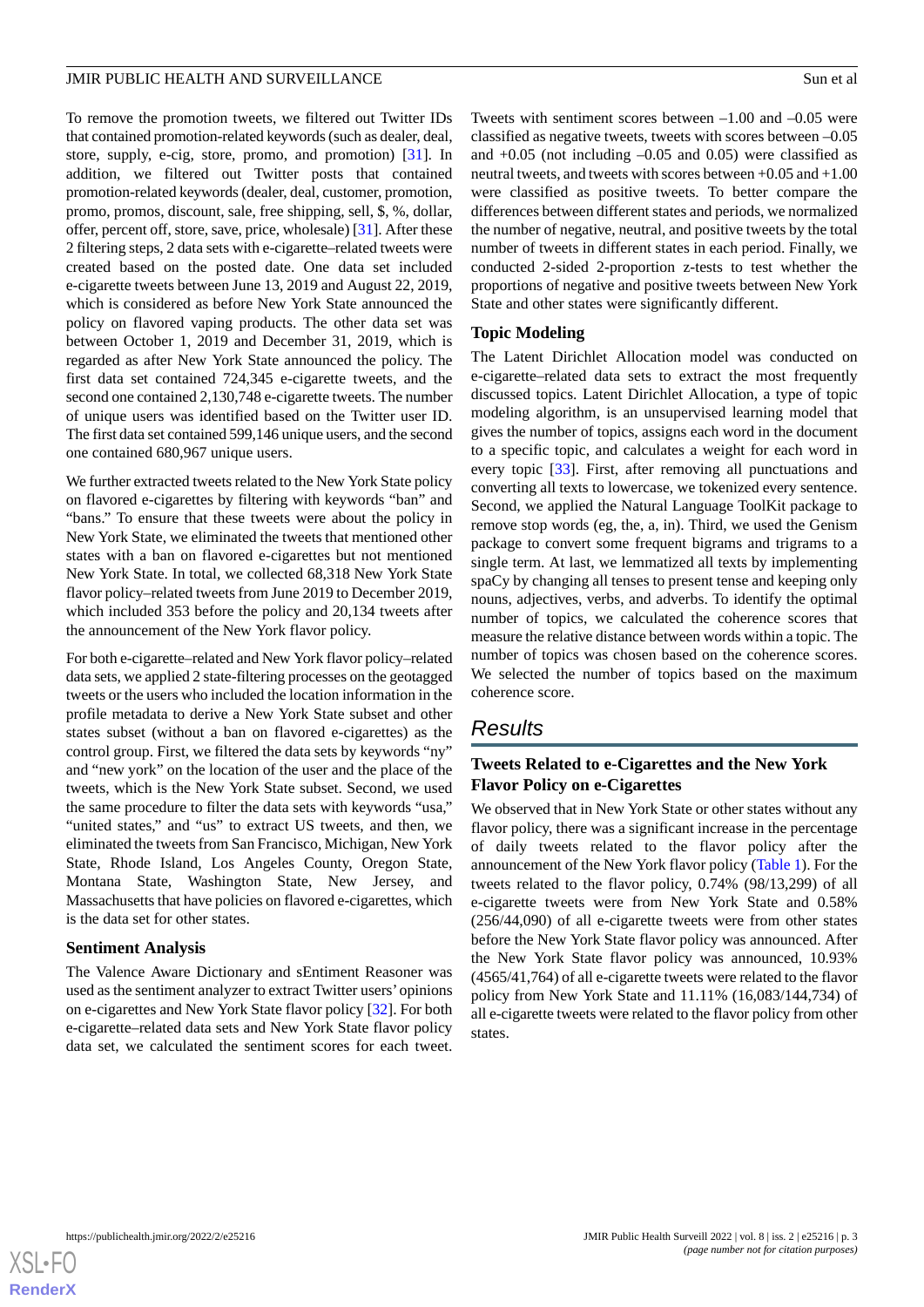<span id="page-3-0"></span>**Table 1.** Proportion of tweets related to the New York flavor policy before and after its announcement in New York State and other states.

| Tweets, $n$ $(\%)$               |  |  |  |
|----------------------------------|--|--|--|
|                                  |  |  |  |
| 98 (0.74)                        |  |  |  |
| 256(0.58)                        |  |  |  |
| After the New York flavor policy |  |  |  |
| 4565 (10.93)                     |  |  |  |
| 16,083(11.11)                    |  |  |  |
|                                  |  |  |  |

#### **Public Attitudes Toward e-Cigarettes on Twitter**

To examine whether there was any change in the public opinions toward e-cigarettes with the announcement of the New York flavor policy on e-cigarettes, we compared the proportions of negative, positive, and neutral tweets between before and after the announcement of the New York flavor policy in New York State and other states [\(Table 2](#page-3-1) and [Table 3](#page-3-2), respectively). We observed that in both New York State and other states, compared to the period before the announcement of the New York flavor policy, the proportion of positive tweets on e-cigarettes significantly decreased (*P*<.001) after the New York flavor policy from 39.03% (5191/13,299) to 32.86% (13,601/41,390) and from 42.78% (18,863/44,090) to 33.93% (49,105/144,734) respectively. In contrast, the proportion of negative tweets related to e-cigarettes significantly increased (*P*<.001) after the

New York State flavor policy announcement in New York State (from 4531/13,299, 34.07% to 18,451/41,390, 44.58%) and in other states (from 14,320/44,090, 32.48% to 64,262/144,734, 44.40%).

In both periods, the proportion of positive tweets in other states was significantly higher than that in New York State (18,863/44,090, 42.78% vs 5191/13,299, 39.03% before the policy; 49,105/144,734, 33.93% vs 13,601/41,390, 32.86% after the policy). Comparing the proportion of negative tweets in other states, before the New York State flavor policy was announced, New York State had a significantly higher (*P*<.001) proportion of negative posts (4531/13,299, 34.07% vs 14,320/44,090, 32.48%). However, after the announcement of the New York State flavor policy, there was no significant difference (18,451/41,390, 44.58% vs 64,262/144,734, 44.40%).

<span id="page-3-1"></span>**Table 2.** Proportion of electronic cigarette–related tweets with different sentiments before and after the New York flavor policy announcement in New York State.

| Time, sentiments                             | Tweets, $n$ $(\%)$ |  |  |
|----------------------------------------------|--------------------|--|--|
| Before the New York flavor policy (n=13,299) |                    |  |  |
| Negative                                     | 4531 (34.07)       |  |  |
| Positive                                     | 5191 (39.03)       |  |  |
| Neutral                                      | 3577 (26.90)       |  |  |
| After the New York flavor policy (n=41,390)  |                    |  |  |
| Negative                                     | 18,451 (44.58)     |  |  |
| Positive                                     | 13,601 (32.86)     |  |  |
| Neutral                                      | 9338 (22.56)       |  |  |

<span id="page-3-2"></span>**Table 3.** Proportion of electronic cigarette–related tweets with different sentiments before and after the New York flavor policy announcement in other states.

| Time, sentiments                             | Tweets, $n$ $(\%)$ |  |  |
|----------------------------------------------|--------------------|--|--|
| Before the New York flavor policy (n=44,090) |                    |  |  |
| Negative                                     | 14,320 (32.48)     |  |  |
| Positive                                     | 18,863 (42.78)     |  |  |
| Neutral                                      | 10,907 (24.74)     |  |  |
| After the New York flavor policy (n=144,734) |                    |  |  |
| Negative                                     | 64,262 (44.40)     |  |  |
| Positive                                     | 49,105 (33.93)     |  |  |
| Neutral                                      | 31,367 (21.67)     |  |  |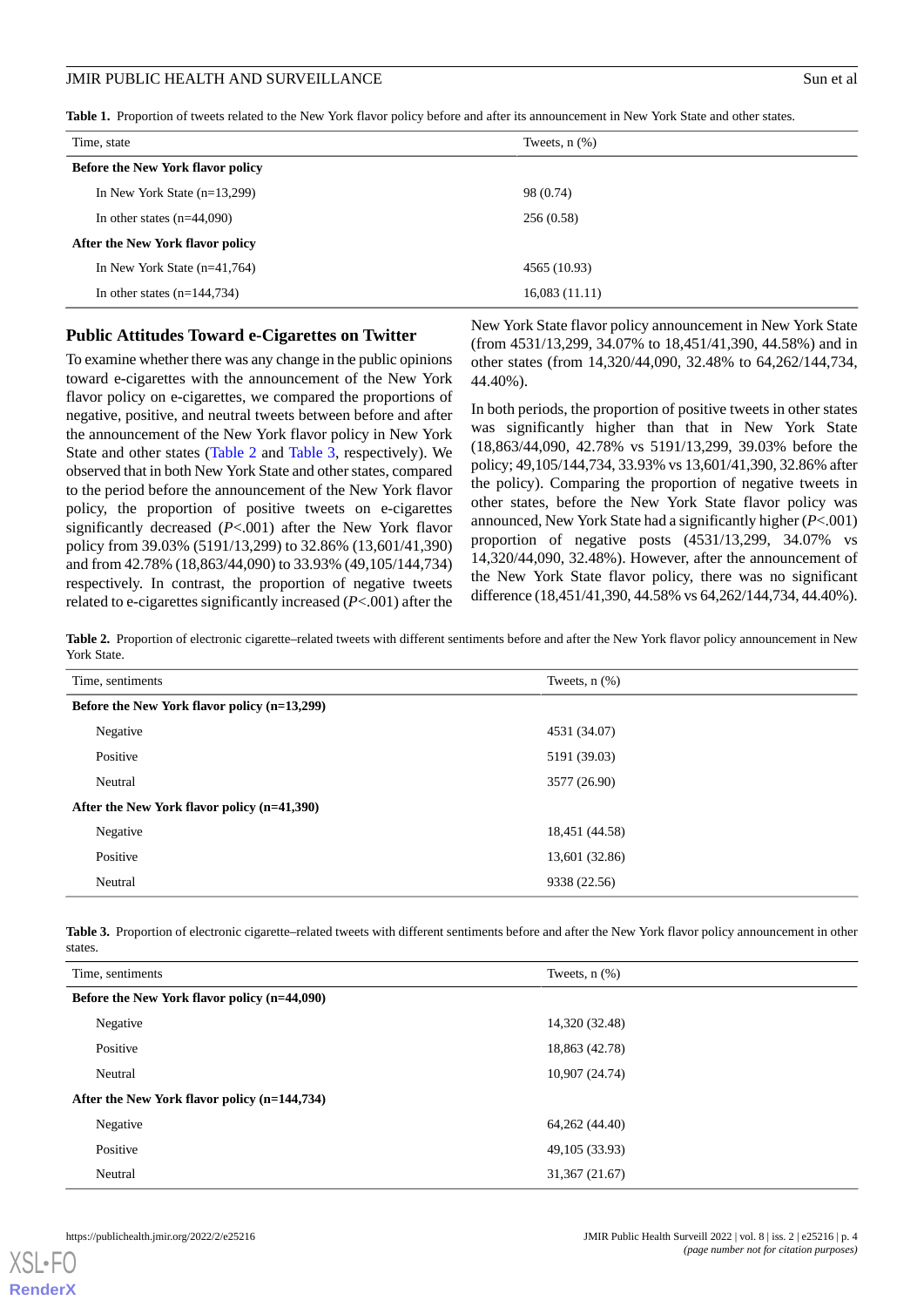#### **Public Attitudes Toward the New York State Flavor Policy on Twitter**

To examine public attitudes toward the flavor policy on e-cigarettes, we conducted a sentiment analysis on the tweets related to the flavored e-cigarettes policy. As shown in [Table](#page-4-0) [4](#page-4-0) and [Table 5](#page-4-1), we observed that the majority of tweets related to the New York flavor policy were negative in both New York State (from 87/98, 89% to 3810/4565, 83.46%) and other states (200/255, 78.4% to 12,695/15,569, 81.54%). There was no significant change in the proportion of either positive or negative tweets between before and after the New York flavor policy in either New York State or other states.

We conducted 2 proportion z-tests to compare the proportion of tweets with different sentiments toward the flavor policy between the New York State and other states. In both time periods, New York State had a significantly higher proportion of negative tweets than other states (*P*=.03 before the policy, *P*=.003 after the policy). There was no significant difference in the proportion of positive posts between the New York State and other states before the announcement of the New York State flavor policy (P=.21). However, after the announcement of the policy, the proportion of positive tweets in other states was significantly higher than that in New York State (*P*<.001).

<span id="page-4-0"></span>**Table 4.** Proportion of tweets with different sentiments toward the flavor policy before and after the New York flavor policy announcement in New York State.

| Time, sentiments                          | Tweets, $n$ $(\%)$ |  |  |
|-------------------------------------------|--------------------|--|--|
| Before the New York flavor policy (n=98)  |                    |  |  |
| Negative                                  | 87 (88.78)         |  |  |
| Positive                                  | 10(10.20)          |  |  |
| Neutral                                   | 1(1.02)            |  |  |
| After the New York flavor policy (n=4565) |                    |  |  |
| Negative                                  | 3810 (83.46)       |  |  |
| Positive                                  | 650 (14.24)        |  |  |
| Neutral                                   | 105(2.30)          |  |  |

<span id="page-4-1"></span>**Table 5.** Proportion of tweets with different sentiments toward the flavor policy before and after the New York flavor policy announcement in other states.

| Time, sentiments                            | Tweets, $n$ $(\%)$ |  |  |
|---------------------------------------------|--------------------|--|--|
| Before the New York flavor policy (n=255)   |                    |  |  |
| Negative                                    | 200 (78.43)        |  |  |
| Positive                                    | 39(15.29)          |  |  |
| Neutral                                     | 16(6.27)           |  |  |
| After the New York flavor policy (n=15,569) |                    |  |  |
| Negative                                    | 12,695 (81.54)     |  |  |
| Positive                                    | 2551 (16.39)       |  |  |
| Neutral                                     | 323(2.07)          |  |  |

#### **Top Topics Discussed on e-Cigarettes**

To further understand how the New York State flavor policy affected the public attitudes toward e-cigarettes, top topics related to e-cigarettes were generated before and after the announcement of the New York State flavor policy in New York ([Table 6](#page-5-0)) and other states ([Table 7](#page-5-1)). We observed that before the announcement of the New York State flavor policy, the topics about e-cigarettes between New York State and other states were similar. The majority of tweets focused on health or teenager vaping–related topics. For example, in both New York State and other states, a typical tweet is "Juul has created nicotine addiction in a whole generation of people who were statistically unlikely to start smoking cigarettes in the first place."

After the announcement of the New York State flavor policy, we observed that while people kept discussing teenage vaping and smoking-related topics, the proportion of topics related to the policy increased, while the proportion of topics related to health decreased in both New York and other states. In addition, other states without a flavor policy had a higher proportion of topics related to the flavor policy compared to the New York State. The keyword "ban" appeared in the third topic in New York State while it showed up in the first and third topics in other states.

To examine whether there were some changes in the discussion about the New York flavor policy, top topics that related to New York flavor policy were generated before and after the announcement of the flavor policy in New York [\(Table 8](#page-6-0)) and other states [\(Table 9\)](#page-6-1). Before the announcement of the New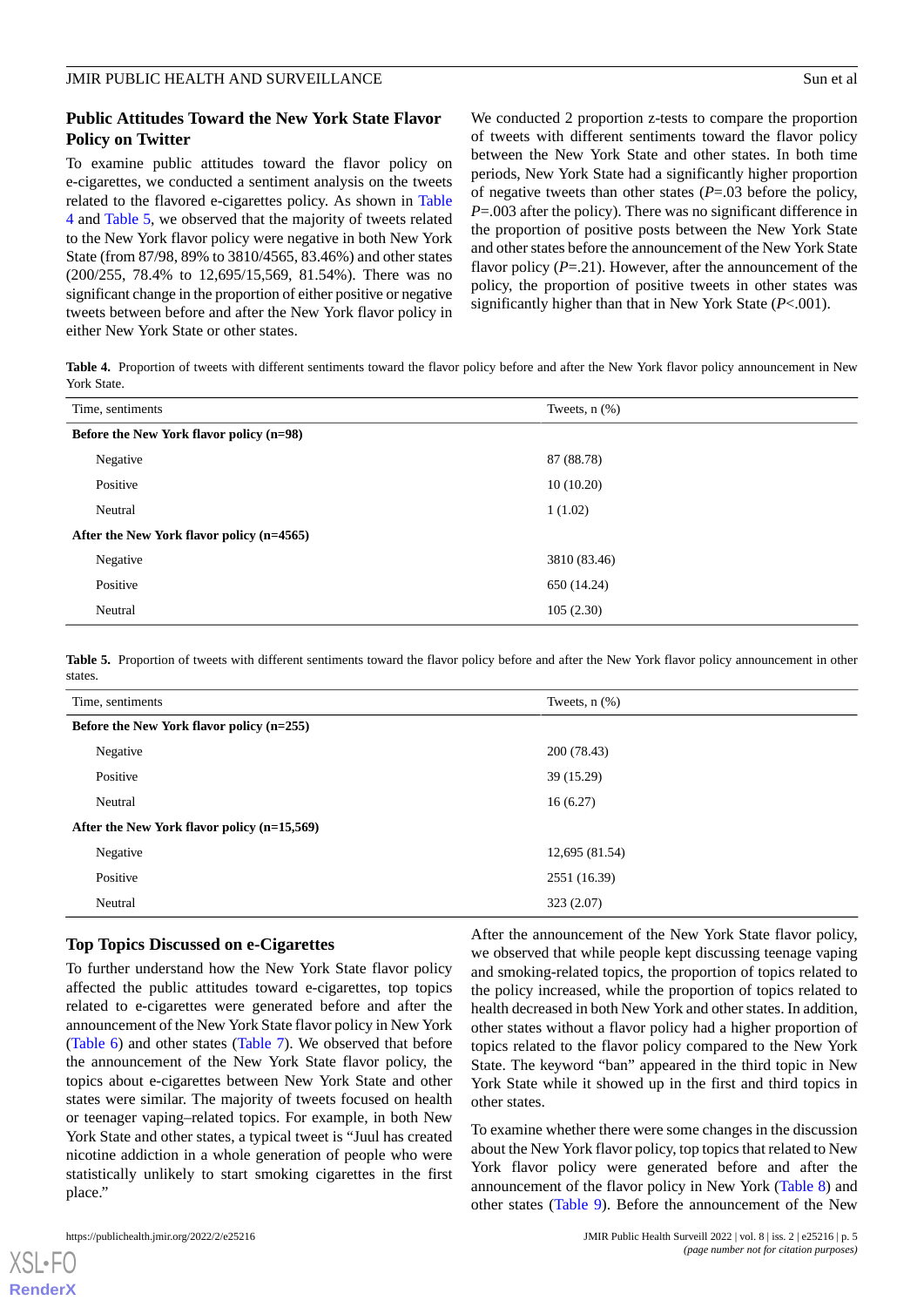## JMIR PUBLIC HEALTH AND SURVEILLANCE Sun et al

York flavor policy, the majority of the tweets focused on discussions about banning flavored e-cigarette products in both New York State and other states. However, after the New York flavor policy was announced, the topics were more diverse. Besides the discussions on banning flavored e-cigarettes, there were some discussions about teenager vaping and health problems, especially in New York State. Comparing to the topics from New York State after the announcement of the policy, the topics in other states tended to focus more on the policy of the flavored vaping products.

<span id="page-5-0"></span>

|  |  |  |  |  |  |  | <b>Table 6.</b> Top topics related to electronic cigarettes discussed in New York State. |
|--|--|--|--|--|--|--|------------------------------------------------------------------------------------------|
|--|--|--|--|--|--|--|------------------------------------------------------------------------------------------|

| <b>Topics</b>                                                            | Token, n (%)   | Keywords                                                                                           |  |  |
|--------------------------------------------------------------------------|----------------|----------------------------------------------------------------------------------------------------|--|--|
| Before the New York flavor policy (n=13,299)                             |                |                                                                                                    |  |  |
| Vaping leads to nicotine addiction in those who are unlikely<br>to smoke | 3524 (26.50)   | cigarette, create, generation, addiction, smoking,<br>first, start, whole, unlikely, statistically |  |  |
| Lung diseases linked to vaping                                           | 2248 (16.90)   | vape, stare, stupid_face, say, people, link, lung,<br>case, teen, tell                             |  |  |
| Quit smoking and vaping                                                  | 2061 (15.50)   | vape, go, make, think, smoking, quit, thing, vaping,<br>year, smoker                               |  |  |
| Juul gets good kids ill                                                  | 2021 (15.20)   | juul, hit, pod, look, get, good, kid, buy, illness, day                                            |  |  |
| Vaping leads to diseases and hospitalization                             | 1942 (14.60)   | use, friend, vaping, vape, beer, dear, disease, hospi-<br>talize, almost, call                     |  |  |
| Ban cigarettes                                                           | 1503 (11.30)   | find, help, product, state, cigarette, would, report,<br>add, ban, cig                             |  |  |
| After the New York flavor policy (n=41,390)                              |                |                                                                                                    |  |  |
| Teenager vaping                                                          | 12,127 (29.30) | vape, vaping, say, go, want, kid, think, single, teen,<br>see                                      |  |  |
| Smoking and vaping                                                       | 11,920 (28.80) | vape, cigarette, vaping, get, smoking, people, con-<br>sider, product, tobacco, age                |  |  |
| Ban flavored electronic cigarettes                                       | 7285 (17.60)   | ban, flavor, let, vape, next, public, cig, pick,<br>homeless, cup                                  |  |  |
| A joke about juul is cool like a refrigerator                            | 5091 (12.30)   | smoke, juul, year, thank, day, refrigerator, beaesg,<br>mad, man, easy                             |  |  |
| Discussion about flavored electronic cigarette policy                    | 4925 (11.90)   | juul, pod, government, impeach, formal_warn,<br>flavor, look, hit, take, guy                       |  |  |

<span id="page-5-1"></span>**Table 7.** Top topics related to electronic cigarettes discussed in other states.

| <b>Topics</b>                                                             | Token, $n$ $(\%)$ | Keywords                                                                                         |
|---------------------------------------------------------------------------|-------------------|--------------------------------------------------------------------------------------------------|
| Before the New York flavor policy (n=44,090)                              |                   |                                                                                                  |
| Vaping leads to nicotine addiction in those who are<br>unlikely to smoke  | 11,463(26)        | smoking, cigarette, generation, whole, addiction, start, first, unlikely,<br>statistically, find |
| Teenage vaping juul                                                       | 7628 (17.30)      | juul, vape, hit, be, get, people, pod, kid, say, think                                           |
| Lung diseases linked to vaping                                            | 7495 (17)         | vape, go, stupid, face, lung, material, year, would, bad, cbd                                    |
| Vaping among friends                                                      | 7231 (16.40)      | vape, new, use, friend, level, baby, stare, dear, stop, state                                    |
| Health problems associated with teenager vaping                           | 5820 (13.20)      | create, vaping, smoke, link, cigarette, teen, damage, add, cig, health                           |
| Vaping is bad                                                             | 4409 (10)         | juul, case, meanwhile, chad, look, black, vaper, fuck, almost, rip                               |
| After the New York flavor policy (n=144,734)                              |                   |                                                                                                  |
| Discussions about the policy on banning flavored<br>electronic cigarettes | 54,999 (38)       | vape, flavor, government, smoking, age, start, thank, product, warning,<br>ban                   |
| Death associated with vaping                                              | 35,315 (24.40)    | vape, vaping, beaesg, change, look, kill, fast, seem, teen, industry                             |
| Discussion on banning vaping                                              | 32,131 (22.20)    | ban, next, single, consider, maybe, public, coffee, water, bottle, pick                          |
| Stop vaping juul                                                          | 22,144 (15.30)    | juul, smoke, pod, let, go, formal, fuck, ask, stop, bring                                        |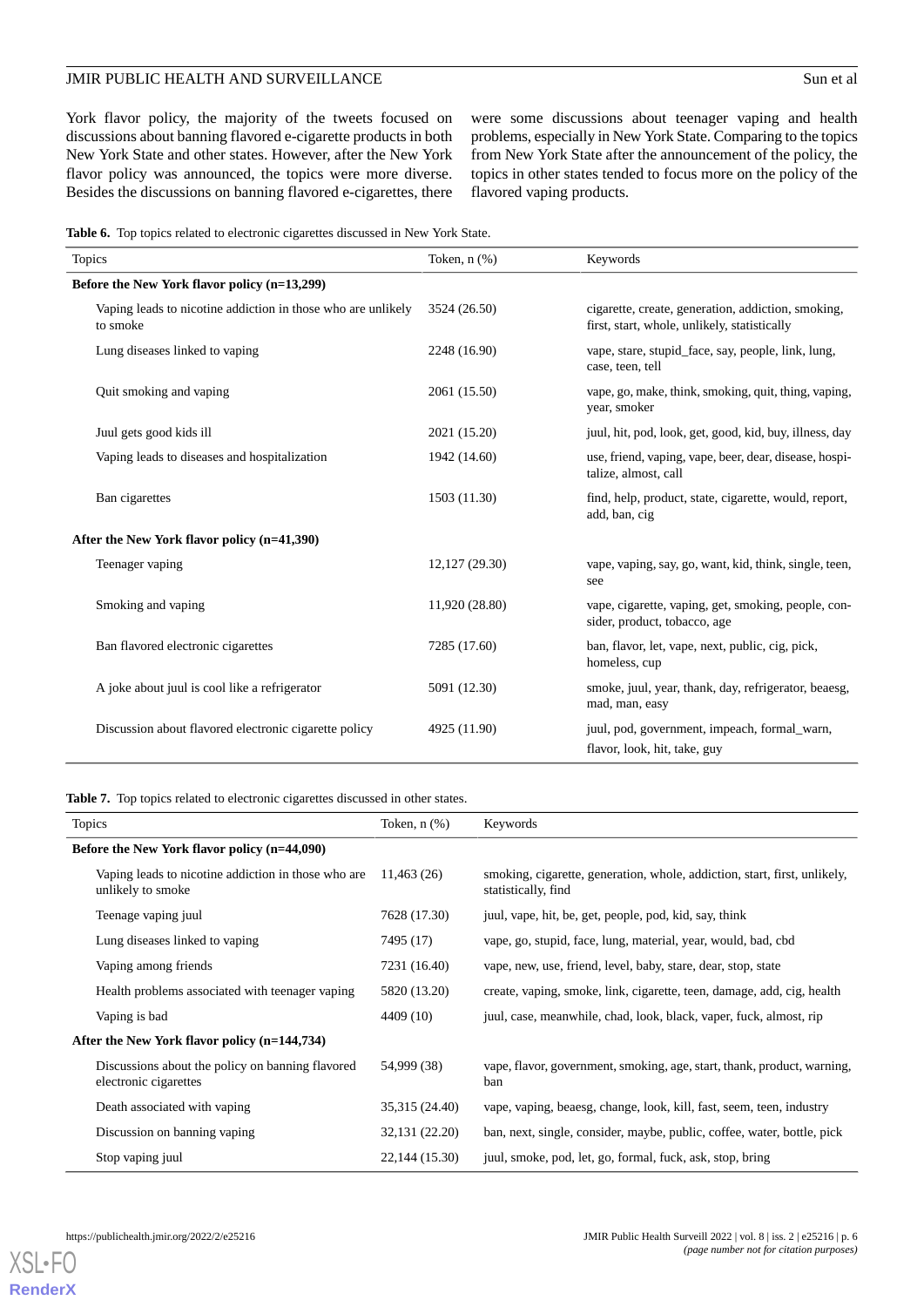<span id="page-6-0"></span>**Table 8.** Top topics related to the New York flavor policy discussed in New York State.

| Topic                                                                                 | Token, $n$ (%) Keywords |                                                                                    |
|---------------------------------------------------------------------------------------|-------------------------|------------------------------------------------------------------------------------|
| Before the New York flavor policy (n=98)                                              |                         |                                                                                    |
| Ban flavored electronic cigarettes                                                    | 52 (53)                 | ban, vaping, cigarette, vaping, ecig, product, smoking, smoker, would,<br>mormon   |
| Ban flavored electronic cigarettes, teenager vaping                                   | 46 (47)                 | ban, flavor, vape, kid, vaping, people, tobacco, cigarette, lead, young            |
| After the New York flavor policy (n=4565)                                             |                         |                                                                                    |
| Ban flavored electronic cigarettes, teenager vaping                                   | 1278 (28)               | ban, vape, vaping, flavor, product, cigarette, kid, nicotine, people,<br>tobacco   |
| Ban flavored electronic cigarettes, teenager vaping, health-<br>related issue         | 1,173<br>(25.70)        | ban, vape, flavor, teen, vaping, vaper, cig, health, people, tobacco               |
| Discussion about the policy on banning flavored electronic<br>cigarettes              | 1,137<br>(24.90)        | ban, flavor, vape, trump, product, vaping, vote, say, go, back                     |
| Discussion about the policy on banning flavored electronic $977(21.40)$<br>cigarettes |                         | flavor, government, juul let, pod, impeach, formal, warning,<br>information, false |

<span id="page-6-1"></span>**Table 9.** Top topics related to the New York flavor policy discussed in other states.

| <b>Topics</b>                                                                      | Token, $n$ $(\%)$ | Keywords                                                                          |
|------------------------------------------------------------------------------------|-------------------|-----------------------------------------------------------------------------------|
| Before the New York flavor policy (n=255)                                          |                   |                                                                                   |
| Ban flavored electronic cigarettes                                                 | 147 (57.60)       | ban, cigarette, smoker, hire, vape, smoke, quit, much, vaping,<br>cig             |
| Discussions about banning vaping                                                   | 108 (42.40)       | ban, vape, vaping, cig, juul, smoking, cigarette, smoke, mormon,<br>public        |
| After the New York flavor policy (n=15,569)                                        |                   |                                                                                   |
| Discussions about banning flavored vaping product                                  | 6071 (39)         | ban, vape, product, flavor, vaping, trump, shop, industry, people,<br>business    |
| Discussions about banning flavored vaping product, death<br>associated with vaping | 4063 (26.10)      | flavor, die, ban, vaping, vape, year, illegal, lead, hand, crisis                 |
| Discussions about the policy on banning flavored electronic<br>cigarettes          | 3316 (21.30)      | flavor, government, juul, let, pod, warning, impeach, formal,<br>public, nicotine |
| Discussions about banning disguising vaping product                                | 2119 (13.61)      | vape, disguise, ban, see, maga_meh, away, show, school, listen,<br>walk           |

## *Discussion*

#### **Principal Findings**

With the epidemic of e-cigarettes in the United States especially among youth and young adults, all tobacco regulatory policies aim to prevent the initiation of e-cigarettes use in youth. The New York State flavor policy was announced with the intention to protect youth, as flavors are one of the major reasons for the dramatic increase in youth vaping initiation and maintenance. Meanwhile, flavors are also key marketing strategies of vaping retailers and companies to attract youth to vape. Therefore, it is of utmost importance to evaluate the public perception of such a flavor policy, and more importantly, how the flavor policy affected the public perception of e-cigarettes, which might potentially affect user behavior to further protect public health, especially of the youth. We hypothesize that the New York State flavor policy will be supported by parents, health educators, and public health professionals and be opposed by current vapers or e-cigarette retailers or companies. To better test our hypothesis, we could distinguish individuals from

[XSL](http://www.w3.org/Style/XSL)•FO **[RenderX](http://www.renderx.com/)**

organizations in future studies and examine the differences in sentiments and topics between individuals and organizations. This could help us explore and compare the attitudes of different groups of people.

In this study, we showed that after the announcement of the New York State flavor policy, the public attitudes to e-cigarettes became more negative in New York State and other states. In both New York State and other states, before the announcement of the New York State flavor policy, the greatest proportion of e-cigarette–related tweets was positive tweets, but after the policy was announced, the greatest proportion was negative tweets. One possible reason for more negative attitudes toward e-cigarettes could be the increased exposure of the public to the potential harm of vaping. Meanwhile, although the keyword "ban" was not be included in these tweets, it is possible that some tweets might be critical of the New York flavor policy, which could partially contribute to more negative attitude. Our results showed that the public attitudes toward the flavor policy on flavored e-cigarettes remained negative and did not change much between before and after the New York flavor policy in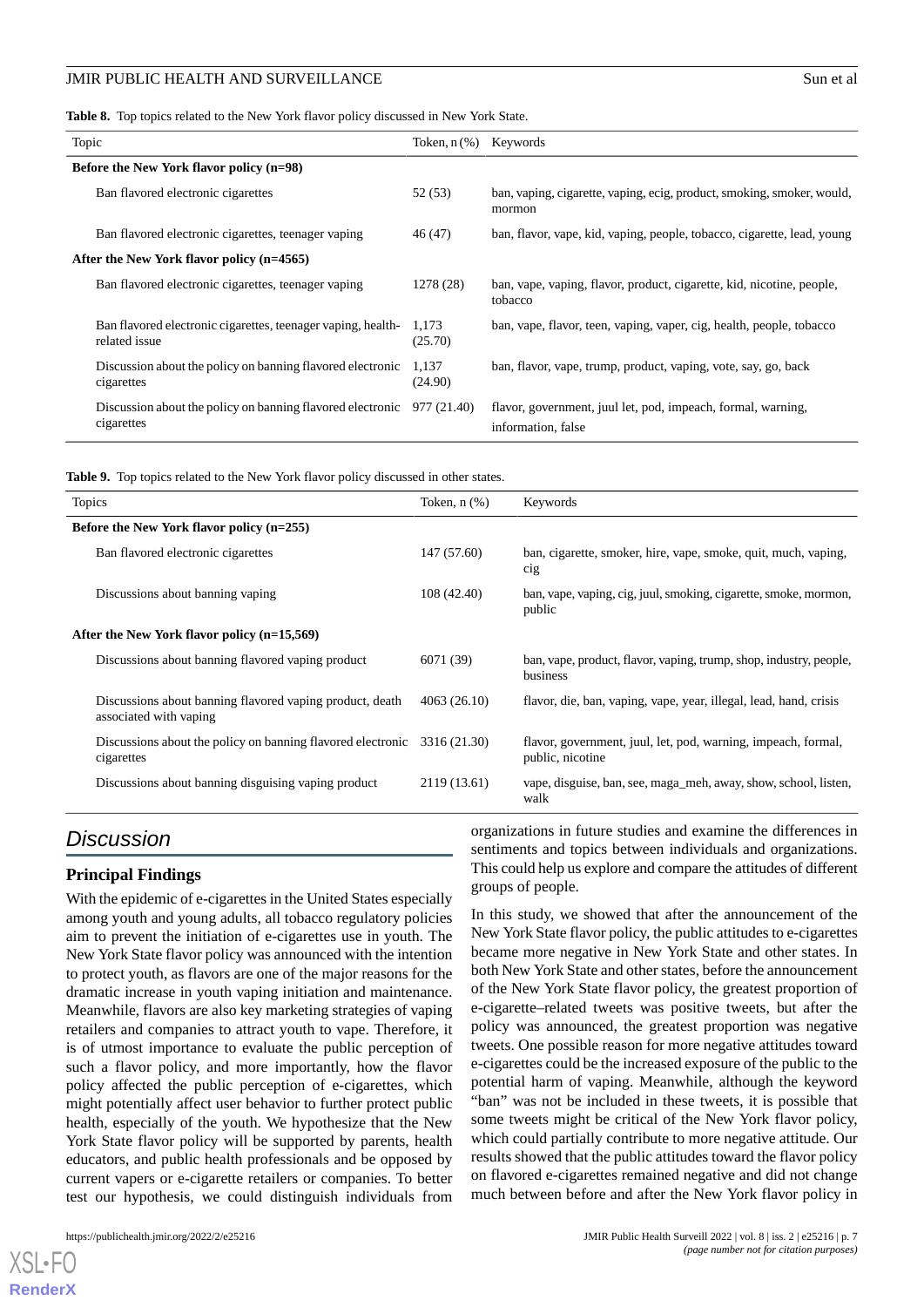both New York State and other states. One possible explanation is that these Twitter users might be more likely to be e-cigarette users who want to continue vaping.

Although not statistically significant, we observed an increase in negative tweets related to the New York flavor policy in other states, which contrasted the decrease in negative tweets related to the New York flavor policy in New York after the New York flavor policy was announced. This might be because Twitter users in New York State might accept the policy after the New York flavor policy was announced while Twitter users in other states might worry that they would have a similar flavor policy in their states. As neither the changes in New York State nor other states were significant, the observed differences could also be due to random noise.

By applying topic modeling to examine the main topics related to e-cigarettes and the New York flavor policy after this policy announcement on flavored e-cigarettes, we showed that besides the discussion about the flavor ban, the main topics were teenage vaping and health-related, which might cause the increase in the proportion of negative tweets. In addition, these 2 topics were also mentioned frequently by Twitter users in New York State and other states before the New York State flavor policy was announced, which could due to the occurrence of EVALI in 2019. These topics showed public awareness of e-cigarettes' harmfulness. In addition, we showed that other states had a higher proportion of tweets discussing the flavor ban after the policy in New York State was announced. These results suggest that Twitter users in the states that did not have a ban on flavored e-cigarettes had a significant concern about the potential regulatory policy on flavored e-cigarettes in their states.

#### **Comparison With Prior Work**

Compared with that in a previous study analyzing e-cigarette tweets between October 2015 and February 2016 [\[34](#page-10-2)], the proportion of positive tweets toward e-cigarettes in our study decreased significantly. The percentage of positive tweets about e-cigarettes decreased from previously reported 66.4% (589/887) to 39.03% (5191/13,299) in New York State and 42.78% (18,863/44,090) in other states before the New York State policy on flavored e-cigarettes was announced, which might result from the epidemic of EVALI in 2019. After the New York State flavor policy was announced, the proportion of positive tweets on e-cigarettes was even lower. One previous study showed that although the prevalent topics were about the stigma and the harmfulness of e-cigarettes, most tweets denied that e-cigarettes were health hazards [\[34](#page-10-2)]. However, in our study, people were more concerned about the health problems and teenage vaping. Therefore, the public attitudes toward e-cigarettes became less positive over time, which might be due to the wide awareness of the potential health effects of e-cigarette use. There have been few studies on flavored e-cigarettes policy on social media. One study showed that although the flavored cigarette ban could be considered as successful in controlling adolescent tobacco use, there was a high probability that they would switch to other flavored tobacco products [\[3](#page-8-2)]. In addition, another study showed that after New York City banned flavored cigarettes, the sale of nonflavored tobacco products increased [\[35](#page-10-3)]. In our study, we showed that the proportion of negative e-cigarette tweets

increased in both New York and other states, which might be due to the public awareness of the negative health effects of e-cigarettes or the potential effects of the New York State flavor policy.

#### **Limitations**

In this study, we used Twitter data to analyze users' attitudes toward e-cigarettes and the New York State policy on flavored e-cigarettes. Although Twitter is one of the most popular social media platforms in the United States, Twitter users might not represent the whole population as the demographic composition of Twitter users is different from that of the whole population. According to Pew Research Center data in 2018, approximately 24% of US adults used Twitter and 45% of the younger Americans (18-24 years old) were Twitter users [[36\]](#page-10-4). Among adult Twitter users, only 15% regularly use Twitter, and young adults and minorities tend to be more highly represented on Twitter than in the general population. Meanwhile, very active and passive users are more prevalent than moderate users on Twitter. Thus, the results of this study were from a nonuniform subsample of tweets posted by a nonrepresentative portion of the US populations.

Other demographic information (including age, gender) were not included in our study owing to the limitation of Twitter data. In addition, the geographical location of users can be collected only if they are willing to share. Gore et al [[37\]](#page-10-5) mentioned that 95% of the Twitter users preferred not to share the location for a single tweet, and 1% of the users were willing to share the locations for the majority of the tweets they posted. However, in our data set, there were 68.10% (301,4419/4,426,290) of tweets containing the location of either tweets or users. Some tweets without geolocation information were not included in our study, which might introduce some biases. In addition, Padilla et al [[38\]](#page-10-6) showed that both temporal and spatial measures could bias the sentiment of an individual's tweet. We did not examine the effect of temporal and spatial measures on the sentiment of the tweets, which might bias the sentiment results. In this study, we did not examine how the policy on flavored e-cigarettes affects the users'behavior patterns such as switching to different flavored e-cigarettes, quitting vaping, or switching to cigarette smoking, which require further investigation. In addition, considering the co-occurrence of EVALI during our study period, there could be some biases with the potential impact of the New York flavor policy on public attitudes toward e-cigarettes.

In our study, we focused on analyzing the differences between public response to New York flavor policy in New York State and other states. Thus, we categorized the states that did not have a flavor policy as 1 group. However, this may cause limitations because these states may have their unique characteristics that might impact their attitudes toward New York flavor policy, such as their previous policies on tobacco products and government's attitudes toward e-cigarettes. In addition, since San Francisco announced the flavor e-cigarette policy as a city, we only excluded the posts from that city. However, this policy might influence other cities in California, which could not be measured in this study.

 $XSI - F($ **[RenderX](http://www.renderx.com/)**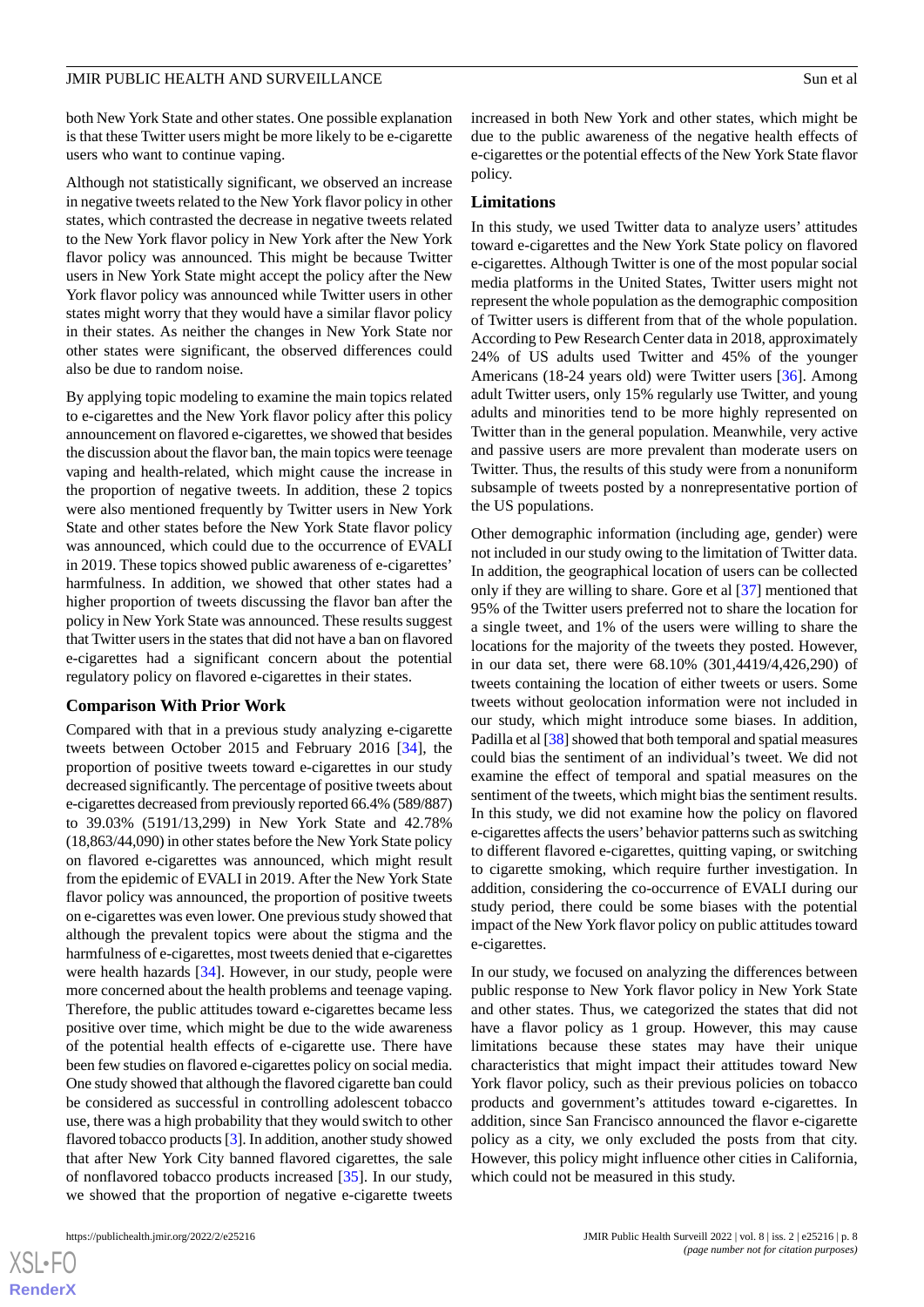Our results were insufficient for capturing the nuance of the conversation about flavored e-cigarette use. An increase in negative sentiments among policy-related tweets in New York State could reflect resistance toward additional regulation or concerns that banning flavored e-cigarettes might lead to increased cigarette usage among new and existing smokers. A machine learning classifier could be used in future studies to differentiate between individuals' reasons for positive or negative perceptions toward the ban. Although the flavor policy on e-cigarettes in New York State was announced on September 17, 2019, it was never actually implemented in New York State during the study period. Therefore, the impact of the New York flavor policy might be underestimated. This might be one of the reasons that the changes in public attitudes toward e-cigarettes between New York State and other states were similar. The recent US Food and Drug Administration flavor enforcement policy implemented on February 6, 2020 and the New York State law on flavored vapor products, implemented

on May 18, 2020, might have more obvious impact on public attitudes toward e-cigarettes, which will be explored in our future studies.

#### **Conclusions**

Using social media data from Twitter, our study showed that after the policy on flavored e-cigarettes in New York State was announced, the discussions about e-cigarettes and the flavor policy increased significantly. Twitter users in the states that did not have a flavored e-cigarette policy have similar concerns about the flavor policy as those in New York State. Sentiment analysis revealed that after the New York flavor policy was announced, the public tended to have a more negative attitude toward e-cigarettes in New York State and other states. Together, our study provides an initial investigation about the potential impact of the New York State policy of flavored e-cigarettes on the public attitudes toward e-cigarettes, which might subsequently affect user behavior.

### **Acknowledgments**

The research reported in this publication was supported by the National Cancer Institute of the National Institutes of Health and the Food and Drug Administration Center for Tobacco Products under award U54CA228110. This content is solely the responsibility of the authors and does not necessarily represent the official views of the National Institutes of Health or the US Food and Drug Administration. The data and scripts used for analysis and creating figures are available on request from the corresponding author DL.

#### **Authors' Contributions**

LS, ZX, and DL conceived and designed the study. LS analyzed the data and wrote the manuscript. LS, XL, ZX, and DL assisted with interpretation of analyses and edited the manuscript.

## <span id="page-8-0"></span>**Conflicts of Interest**

None declared.

#### <span id="page-8-1"></span>**References**

- <span id="page-8-2"></span>1. King BA, Tynan MA, Dube SR, Arrazola R. Flavored-little-cigar and flavored-cigarette use among U.S. middle and high school students. J Adolesc Health 2014 Jan;54(1):40-46 [\[FREE Full text](http://europepmc.org/abstract/MED/24161587)] [doi: [10.1016/j.jadohealth.2013.07.033](http://dx.doi.org/10.1016/j.jadohealth.2013.07.033)] [Medline: [24161587](http://www.ncbi.nlm.nih.gov/entrez/query.fcgi?cmd=Retrieve&db=PubMed&list_uids=24161587&dopt=Abstract)]
- <span id="page-8-3"></span>2. Villanti AC, Richardson A, Vallone DM, Rath JM. Flavored tobacco product use among U.S. young adults. Am J Prev Med 2013 Apr;44(4):388-391. [doi: [10.1016/j.amepre.2012.11.031\]](http://dx.doi.org/10.1016/j.amepre.2012.11.031) [Medline: [23498105\]](http://www.ncbi.nlm.nih.gov/entrez/query.fcgi?cmd=Retrieve&db=PubMed&list_uids=23498105&dopt=Abstract)
- <span id="page-8-4"></span>3. Courtemanche CJ, Palmer MK, Pesko MF. Influence of the Flavored Cigarette Ban on Adolescent Tobacco Use. Am J Prev Med 2017 May;52(5):e139-e146 [\[FREE Full text](http://europepmc.org/abstract/MED/28081999)] [doi: [10.1016/j.amepre.2016.11.019](http://dx.doi.org/10.1016/j.amepre.2016.11.019)] [Medline: [28081999\]](http://www.ncbi.nlm.nih.gov/entrez/query.fcgi?cmd=Retrieve&db=PubMed&list_uids=28081999&dopt=Abstract)
- <span id="page-8-6"></span><span id="page-8-5"></span>4. Gentzke AS, Creamer M, Cullen KA, Ambrose BK, Willis G, Jamal A, et al. Vital Signs: Tobacco Product Use Among Middle and High School Students - United States, 2011-2018. MMWR Morb Mortal Wkly Rep 2019 Feb 15;68(6):157-164 [[FREE Full text](https://doi.org/10.15585/mmwr.mm6806e1)] [doi: [10.15585/mmwr.mm6806e1\]](http://dx.doi.org/10.15585/mmwr.mm6806e1) [Medline: [30763302\]](http://www.ncbi.nlm.nih.gov/entrez/query.fcgi?cmd=Retrieve&db=PubMed&list_uids=30763302&dopt=Abstract)
- 5. Banning the sale of flavored tobacco products. City and County of San Francisco Ordinance. URL: [https://sfbos.org/sites/](https://sfbos.org/sites/default/files/o0140-17.pdf) [default/files/o0140-17.pdf](https://sfbos.org/sites/default/files/o0140-17.pdf) [accessed 2021-05-17]
- <span id="page-8-7"></span>6. Grana R, Benowitz N, Glantz SA. E-Cigarettes. Circulation 2014 May 13;129(19):1972-1986. [doi: [10.1161/circulationaha.114.007667](http://dx.doi.org/10.1161/circulationaha.114.007667)]
- 7. Schneller LM, Bansal-Travers M, Goniewicz ML, McIntosh S, Ossip D, O'Connor RJ. Use of Flavored E-Cigarettes and the Type of E-Cigarette Devices Used among Adults and Youth in the US-Results from Wave 3 of the Population Assessment of Tobacco and Health Study (2015-2016). Int J Environ Res Public Health 2019 Aug 20;16(16):2991 [[FREE Full text](https://www.mdpi.com/resolver?pii=ijerph16162991)] [doi: [10.3390/ijerph16162991](http://dx.doi.org/10.3390/ijerph16162991)] [Medline: [31434229](http://www.ncbi.nlm.nih.gov/entrez/query.fcgi?cmd=Retrieve&db=PubMed&list_uids=31434229&dopt=Abstract)]
- 8. Gerloff J, Sundar IK, Freter R, Sekera ER, Friedman AE, Robinson R, et al. Inflammatory Response and Barrier Dysfunction by Different e-Cigarette Flavoring Chemicals Identified by Gas Chromatography-Mass Spectrometry in e-Liquids and e-Vapors on Human Lung Epithelial Cells and Fibroblasts. Appl In Vitro Toxicol 2017 Mar 01;3(1):28-40 [[FREE Full](http://europepmc.org/abstract/MED/28337465) [text](http://europepmc.org/abstract/MED/28337465)] [doi: [10.1089/aivt.2016.0030\]](http://dx.doi.org/10.1089/aivt.2016.0030) [Medline: [28337465](http://www.ncbi.nlm.nih.gov/entrez/query.fcgi?cmd=Retrieve&db=PubMed&list_uids=28337465&dopt=Abstract)]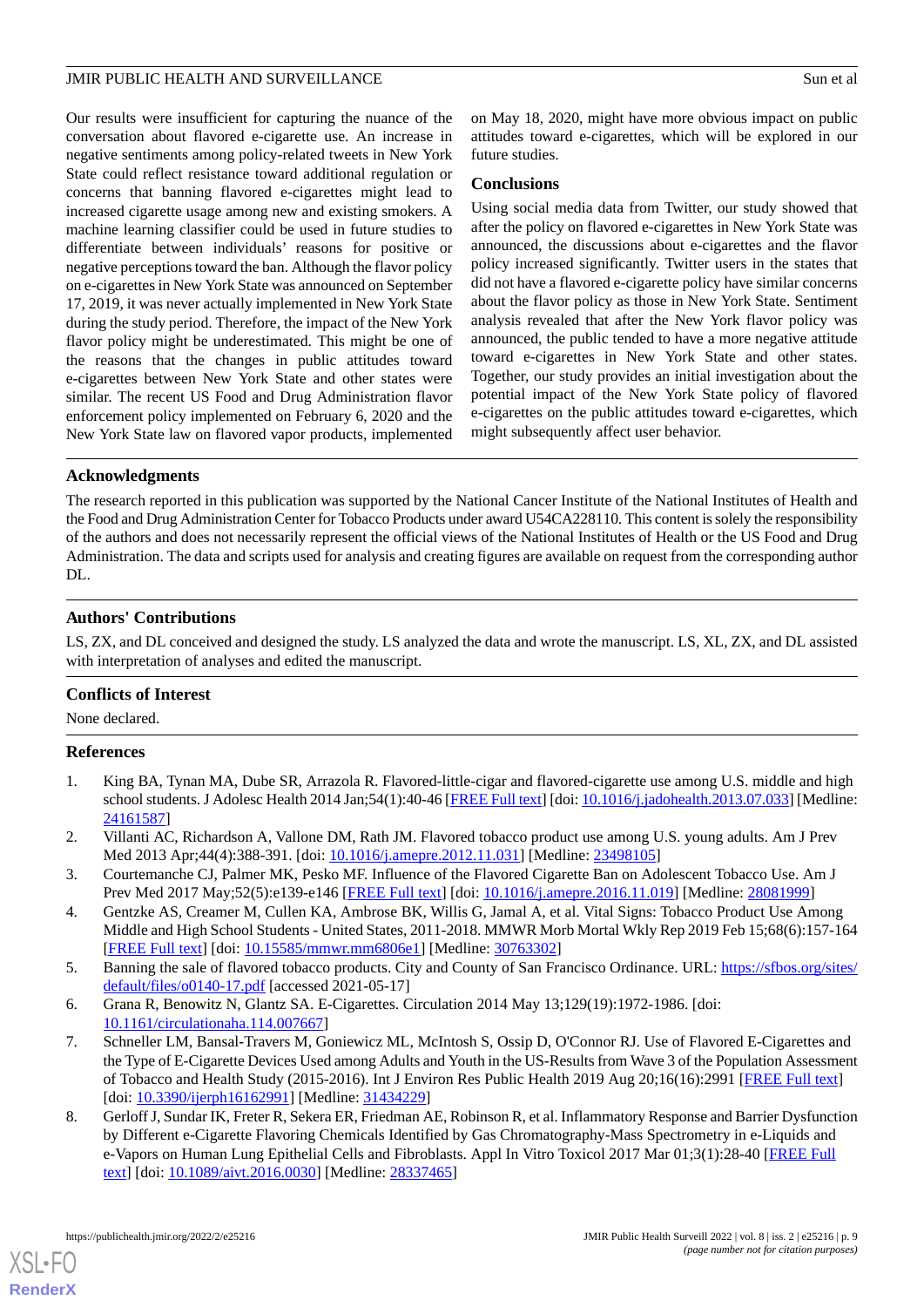- <span id="page-9-0"></span>9. Gotts JE, Jordt S, McConnell R, Tarran R. What are the respiratory effects of e-cigarettes? BMJ 2019 Sep 30;366:l5275 [[FREE Full text](http://www.bmj.com/lookup/pmidlookup?view=long&pmid=31570493)] [doi: [10.1136/bmj.l5275\]](http://dx.doi.org/10.1136/bmj.l5275) [Medline: [31570493](http://www.ncbi.nlm.nih.gov/entrez/query.fcgi?cmd=Retrieve&db=PubMed&list_uids=31570493&dopt=Abstract)]
- <span id="page-9-1"></span>10. Lee WH, Ong S, Zhou Y, Tian L, Bae HR, Baker N, et al. Modeling Cardiovascular Risks of E-Cigarettes With Human-Induced Pluripotent Stem Cell-Derived Endothelial Cells. J Am Coll Cardiol 2019 Jun 04;73(21):2722-2737 [\[FREE](https://linkinghub.elsevier.com/retrieve/pii/S0735-1097(19)34696-0) [Full text\]](https://linkinghub.elsevier.com/retrieve/pii/S0735-1097(19)34696-0) [doi: [10.1016/j.jacc.2019.03.476](http://dx.doi.org/10.1016/j.jacc.2019.03.476)] [Medline: [31146818](http://www.ncbi.nlm.nih.gov/entrez/query.fcgi?cmd=Retrieve&db=PubMed&list_uids=31146818&dopt=Abstract)]
- <span id="page-9-2"></span>11. Krishnasamy VP, Hallowell BD, Ko J, Board A, Hartnett KP, Salvatore PP, Lung Injury Response Epidemiology/Surveillance Task Force. Update: Characteristics of a Nationwide Outbreak of E-cigarette, or Vaping, Product Use-Associated Lung Injury - United States, August 2019-January 2020. MMWR Morb Mortal Wkly Rep 2020 Jan 24;69(3):90-94 [[FREE Full](https://doi.org/10.15585/mmwr.mm6903e2) [text](https://doi.org/10.15585/mmwr.mm6903e2)] [doi: [10.15585/mmwr.mm6903e2\]](http://dx.doi.org/10.15585/mmwr.mm6903e2) [Medline: [31971931\]](http://www.ncbi.nlm.nih.gov/entrez/query.fcgi?cmd=Retrieve&db=PubMed&list_uids=31971931&dopt=Abstract)
- <span id="page-9-4"></span><span id="page-9-3"></span>12. Siegel D. Update: Interim Guidance for Health Care Providers Evaluating and Caring for Patients with Suspected E-cigarette, or Vaping, Product Use Associated Lung Injury. Morbidity and Mortality Weekly Report 2019;68(41):919-927. [doi: [10.3410/f.736757259.793575010](http://dx.doi.org/10.3410/f.736757259.793575010)]
- <span id="page-9-5"></span>13. Restricting the sale, manufacture, and distribution of tobacco products, including electronic cigarettes. City and County of San Francisco. URL: [https://sfgov.legistar.com/View.](https://sfgov.legistar.com/View.ashx?M=F&ID=7111897&GUID=7C3912E3-BB56-420D-896E-6FEA1391287D) [ashx?M=F&ID=7111897&GUID=7C3912E3-BB56-420D-896E-6FEA1391287D](https://sfgov.legistar.com/View.ashx?M=F&ID=7111897&GUID=7C3912E3-BB56-420D-896E-6FEA1391287D) [accessed 2021-05-17]
- <span id="page-9-6"></span>14. Michigan's ban of flavored nicotine vaping products to protect children's health effective immediately with rules filing. MDHHS. URL: <https://www.michigan.gov/mdhhs/0,5885,7-339--507760--,00.html> [accessed 2021-05-17]
- 15. Governor Cuomo announces New York State implements first-in-the-nation ban on flavored e-cigarettes. CBS News. URL: [https://www.cbsnews.com/news/](https://www.cbsnews.com/news/governor-andrew-cuomo-announces-flavored-vaping-e-cigarette-ban-in-new-york-state-amid-lung-disease-deaths/) [governor-andrew-cuomo-announces-flavored-vaping-e-cigarette-ban-in-new-york-state-amid-lung-disease-deaths/](https://www.cbsnews.com/news/governor-andrew-cuomo-announces-flavored-vaping-e-cigarette-ban-in-new-york-state-amid-lung-disease-deaths/) [accessed 2021-05-17]
- 16. Emergency notice of changes in regulations that may affect your business. Rhode Island Department of Health. URL: [https:/](https://health.ri.gov/publications/letters/20191004_ERECigFlavorBan_LetterToRetailers_EnglishAndSpanish.pdf) [/health.ri.gov/publications/letters/20191004\\_ERECigFlavorBan\\_LetterToRetailers\\_EnglishAndSpanish.pdf](https://health.ri.gov/publications/letters/20191004_ERECigFlavorBan_LetterToRetailers_EnglishAndSpanish.pdf) [accessed 2021-05-17]
- 17. Tobacco control and prevention program. County of Los Angeles Public Health. URL: [http://publichealth.lacounty.gov/](http://publichealth.lacounty.gov/tob/) [tob/](http://publichealth.lacounty.gov/tob/) [accessed 2021-05-17]
- 18. OHA, OLCC file rules banning flavored vaping sales, including online. Oregon.gov. URL: [https://www.oregon.gov/oha/](https://www.oregon.gov/oha/ERD/Pages/OLCCFileRulesBanningFlavoredVapingSalesIncludingOnline.aspx) [ERD/Pages/OLCCFileRulesBanningFlavoredVapingSalesIncludingOnline.aspx](https://www.oregon.gov/oha/ERD/Pages/OLCCFileRulesBanningFlavoredVapingSalesIncludingOnline.aspx) [accessed 2021-05-17]
- 19. Governor Bullock directs ban on flavored e-cigarettes to address public health emergency. Great Falls Tribune. URL: [https:/](https://www.greatfallstribune.com/story/news/2019/10/08/montana/3910301002/) [/www.greatfallstribune.com/story/news/2019/10/08/montana/3910301002/](https://www.greatfallstribune.com/story/news/2019/10/08/montana/3910301002/) [accessed 2021-05-17]
- <span id="page-9-7"></span>20. Washington State bans vapor products containing vitamin E acetate. Washington State Department of Health. URL: [https:/](https://www.doh.wa.gov/Newsroom/Articles/ID/1038/Washington-state-bans-vapor-products-containing-vitamin-E-acetate) [/www.doh.wa.gov/Newsroom/Articles/ID/1038/Washington-state-bans-vapor-products-containing-vitamin-E-acetate](https://www.doh.wa.gov/Newsroom/Articles/ID/1038/Washington-state-bans-vapor-products-containing-vitamin-E-acetate) [accessed 2021-05-17]
- <span id="page-9-8"></span>21. Blumenfeld K. Electronic smoking devices. GASP. 2015. URL: [https://www.njgasp.org/wp-content/uploads/2014/05/](https://www.njgasp.org/wp-content/uploads/2014/05/E-Cigs_White_Paper.pdf) E-Cigs White Paper.pdf [accessed 2021-05-17]
- <span id="page-9-9"></span>22. Minimum standards for retail sale of tobacco and electronic nicotine delivery systems. Department of Public Health. URL: <https://www.mass.gov/doc/105-cmr-665000/download> [accessed 2021-05-17]
- <span id="page-9-10"></span>23. Kavuluru R, Sabbir A. Toward automated e-cigarette surveillance: Spotting e-cigarette proponents on Twitter. J Biomed Inform 2016 Jun;61:19-26 [[FREE Full text](https://linkinghub.elsevier.com/retrieve/pii/S1532-0464(16)00046-0)] [doi: [10.1016/j.jbi.2016.03.006](http://dx.doi.org/10.1016/j.jbi.2016.03.006)] [Medline: [26975599\]](http://www.ncbi.nlm.nih.gov/entrez/query.fcgi?cmd=Retrieve&db=PubMed&list_uids=26975599&dopt=Abstract)
- <span id="page-9-11"></span>24. Zhou J, Zhang Q, Zeng DD, Tsui KL. Influence of Flavors on the Propagation of E-Cigarette-Related Information: Social Media Study. JMIR Public Health Surveill 2018 Mar 23;4(1):e27 [[FREE Full text](https://publichealth.jmir.org/2018/1/e27/)] [doi: [10.2196/publichealth.7998\]](http://dx.doi.org/10.2196/publichealth.7998) [Medline: [29572202](http://www.ncbi.nlm.nih.gov/entrez/query.fcgi?cmd=Retrieve&db=PubMed&list_uids=29572202&dopt=Abstract)]
- <span id="page-9-12"></span>25. Chu K, Allem J, Unger JB, Cruz TB, Akbarpour M, Kirkpatrick MG. Strategies to find audience segments on Twitter for e-cigarette education campaigns. Addict Behav 2019 Apr;91:222-226 [\[FREE Full text\]](http://europepmc.org/abstract/MED/30497815) [doi: [10.1016/j.addbeh.2018.11.015\]](http://dx.doi.org/10.1016/j.addbeh.2018.11.015) [Medline: [30497815](http://www.ncbi.nlm.nih.gov/entrez/query.fcgi?cmd=Retrieve&db=PubMed&list_uids=30497815&dopt=Abstract)]
- <span id="page-9-14"></span><span id="page-9-13"></span>26. Wojcik S, Hughes A. Sizing up Twitter users. Pew Research Center. URL: [https://www.pewresearch.org/internet/2019/04/](https://www.pewresearch.org/internet/2019/04/24/sizing-up-twitter-users/) [24/sizing-up-twitter-users/](https://www.pewresearch.org/internet/2019/04/24/sizing-up-twitter-users/) [accessed 2021-05-17]
- 27. Schober MF, Pasek J, Guggenheim L, Lampe C, Conrad FG. Social Media Analyses for Social Measurement. Public Opin Q 2016;80(1):180-211 [[FREE Full text](http://europepmc.org/abstract/MED/27257310)] [doi: [10.1093/poq/nfv048\]](http://dx.doi.org/10.1093/poq/nfv048) [Medline: [27257310](http://www.ncbi.nlm.nih.gov/entrez/query.fcgi?cmd=Retrieve&db=PubMed&list_uids=27257310&dopt=Abstract)]
- <span id="page-9-15"></span>28. Farrimond H. E-cigarette regulation and policy: UK vapers' perspectives. Addiction 2016 Jun;111(6):1077-1083. [doi: [10.1111/add.13322\]](http://dx.doi.org/10.1111/add.13322) [Medline: [26802864\]](http://www.ncbi.nlm.nih.gov/entrez/query.fcgi?cmd=Retrieve&db=PubMed&list_uids=26802864&dopt=Abstract)
- 29. Lienemann BA, Unger JB, Cruz TB, Chu K. Methods for Coding Tobacco-Related Twitter Data: A Systematic Review. J Med Internet Res 2017 Mar 31;19(3):e91 [[FREE Full text](https://www.jmir.org/2017/3/e91/)] [doi: [10.2196/jmir.7022](http://dx.doi.org/10.2196/jmir.7022)] [Medline: [28363883\]](http://www.ncbi.nlm.nih.gov/entrez/query.fcgi?cmd=Retrieve&db=PubMed&list_uids=28363883&dopt=Abstract)
- 30. Chen L, Lu X, Yuan J, Luo J, Luo J, Xie Z, et al. A Social Media Study on the Associations of Flavored Electronic Cigarettes With Health Symptoms: Observational Study. J Med Internet Res 2020 Jun 22;22(6):e17496 [[FREE Full text](https://www.jmir.org/2020/6/e17496/)] [doi: [10.2196/17496\]](http://dx.doi.org/10.2196/17496) [Medline: [32568093\]](http://www.ncbi.nlm.nih.gov/entrez/query.fcgi?cmd=Retrieve&db=PubMed&list_uids=32568093&dopt=Abstract)
- 31. Lu X, Chen L, Yuan J, Luo J, Luo J, Xie Z, et al. User Perceptions of Different Electronic Cigarette Flavors on Social Media: Observational Study. J Med Internet Res 2020 Jun 24;22(6):e17280 [\[FREE Full text](https://www.jmir.org/2020/6/e17280/)] [doi: [10.2196/17280](http://dx.doi.org/10.2196/17280)] [Medline: [32579123](http://www.ncbi.nlm.nih.gov/entrez/query.fcgi?cmd=Retrieve&db=PubMed&list_uids=32579123&dopt=Abstract)]